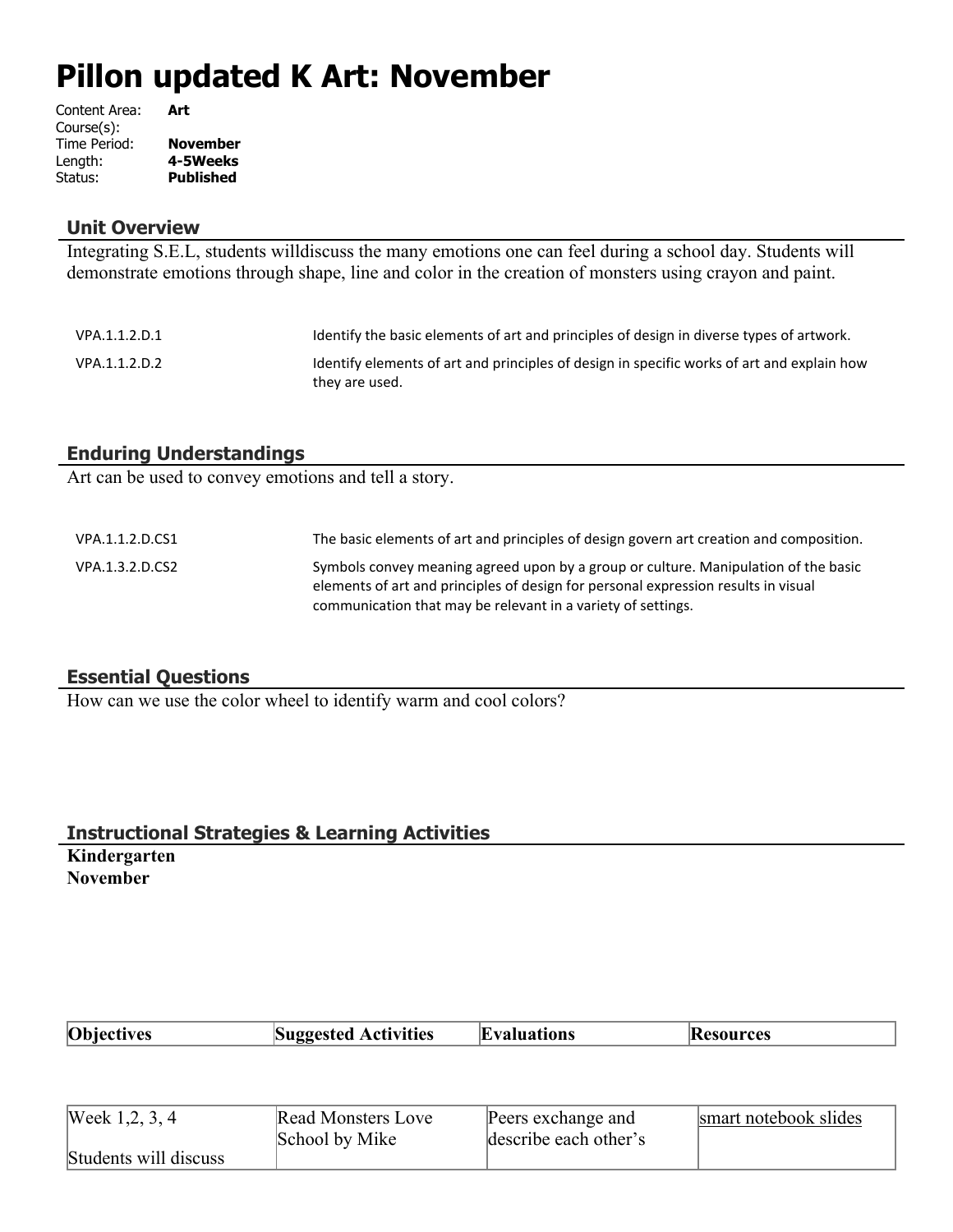| emotions students are                                                           | Austin                                                            | monsters in class   |                         |
|---------------------------------------------------------------------------------|-------------------------------------------------------------------|---------------------|-------------------------|
| experiencing with the<br>newness of school and how Students will trace or draw  |                                                                   |                     | handouts to assist with |
| to recognize emotion on                                                         | basic shapes to create their                                      |                     | shape drawing           |
| faces through expression.                                                       | mosters. A drawing guide<br>will be provided                      | Teacher observation |                         |
|                                                                                 |                                                                   |                     | Guide for drawing       |
| Students will use art to                                                        |                                                                   |                     | emotions                |
| convey those emotions<br>through the depiction of<br>monsters attending school. | Students will use warm<br>colors and cool colors for<br>emotions. |                     |                         |
|                                                                                 |                                                                   |                     |                         |
|                                                                                 | Students will experiment                                          |                     |                         |
|                                                                                 | with shapes of eyes and<br>mouths to convey<br>emotions.          |                     |                         |
|                                                                                 |                                                                   |                     |                         |
|                                                                                 |                                                                   |                     |                         |
|                                                                                 |                                                                   |                     |                         |
|                                                                                 |                                                                   |                     |                         |
|                                                                                 |                                                                   |                     |                         |
|                                                                                 |                                                                   |                     |                         |
|                                                                                 |                                                                   |                     |                         |
|                                                                                 |                                                                   |                     |                         |
|                                                                                 |                                                                   |                     |                         |
|                                                                                 |                                                                   |                     |                         |

# **Integration of Career Readiness, Life Literacies and Key Skills**

| <b>TECH.9.4.2.CL</b> | Creativity and Innovation                                                                |
|----------------------|------------------------------------------------------------------------------------------|
| <b>TECH.9.4.2.CT</b> | Critical Thinking and Problem-solving                                                    |
|                      | Brainstorming can create new, innovative ideas.                                          |
| TECH.9.4.2.CI.2      | Demonstrate originality and inventiveness in work (e.g., 1.3A.2CR1a).                    |
| WRK.9.2.2.CAP.1      | Make a list of different types of jobs and describe the skills associated with each job. |
|                      | Different types of jobs require different knowledge and skills.                          |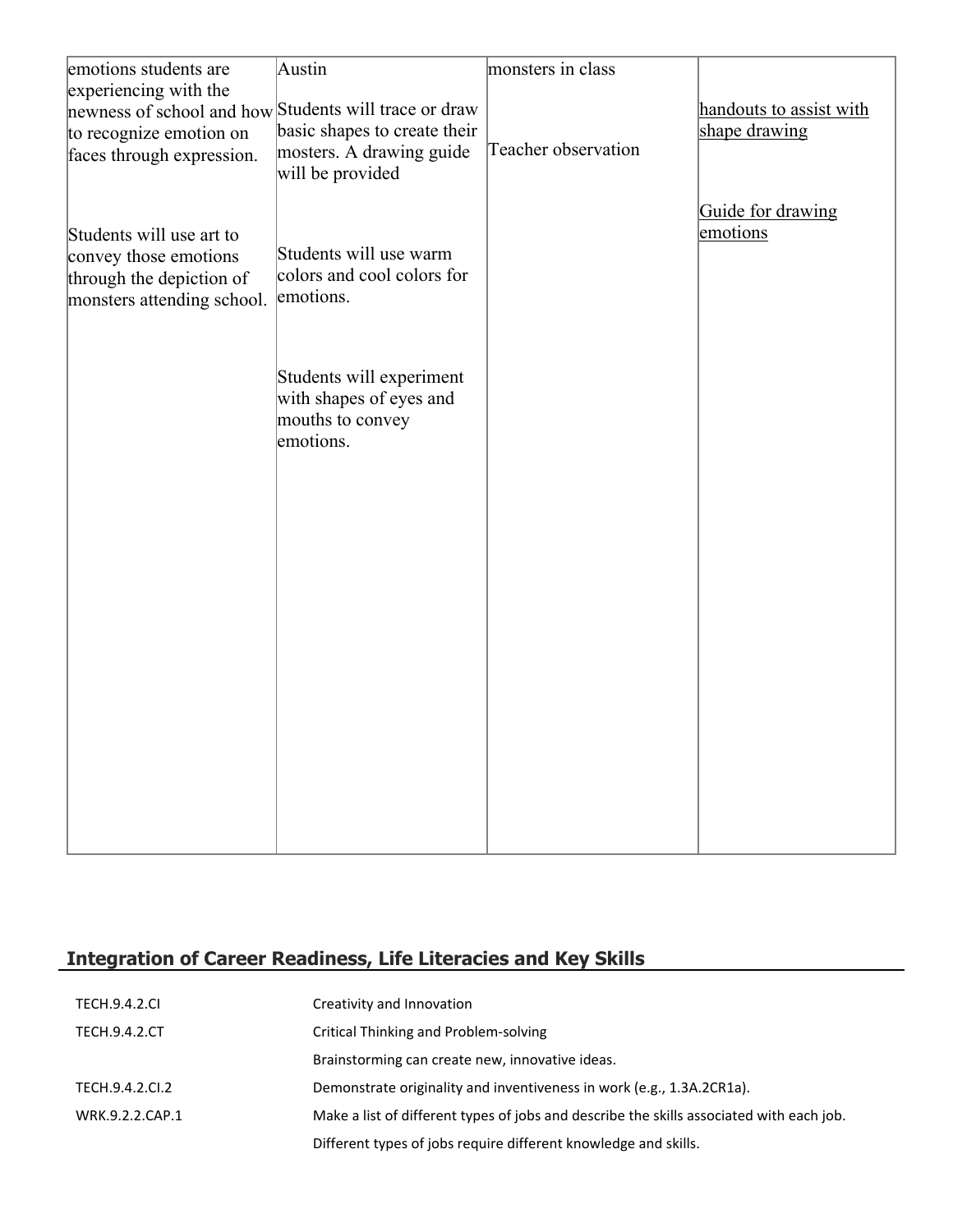#### **Technology and Design Integration**

Students will interact with the Smartboard during instruction.

# **Interdisciplinary Connections**

Students learn about creating expression through art.

| SEL.PK-12.4.1 | Develop, implement and model effective problem-solving, and critical thinking skills                                                                                                                                     |
|---------------|--------------------------------------------------------------------------------------------------------------------------------------------------------------------------------------------------------------------------|
| SCI.2-LS2-1   | Plan and conduct an investigation to determine if plants need sunlight and water to grow.                                                                                                                                |
| LA.SL.K.1     | Participate in collaborative conversations with diverse partners about kindergarten topics<br>and texts with peers and adults in small and larger groups.                                                                |
| LA.SL.K.2     | Confirm understanding of a text read aloud or information presented orally or through<br>other media by asking and answering questions about key details and requesting<br>clarification if something is not understood. |
| LA.SL.K.3     | Ask and answer questions in order to seek help, get information, or clarify something that<br>is not understood.                                                                                                         |
| SCI.2-LS4-1   | Make observations of plants and animals to compare the diversity of life in different<br>habitats.                                                                                                                       |
| SEL.PK-12.5.5 | Identify who, when, where, or how to seek help for oneself or others when needed                                                                                                                                         |
| MA.K.G.A      | Identify and describe shapes (squares, circles, triangles, rectangles, hexagons, cubes,<br>cones, cylinders, and spheres).                                                                                               |
| SEL.PK-12.3.1 | Recognize and identify the thoughts, feelings, and perspectives of others                                                                                                                                                |
| SEL.PK-12.1.1 | Recognize one's feelings and thoughts                                                                                                                                                                                    |
| SEL.PK-12.2.1 | Understand and practice strategies for managing one's own emotions, thoughts, and<br>behaviors                                                                                                                           |

#### **Differentiation**

- Understand that gifted students, just like all students, come to school to learn and be challenged.
- Pre-assess your students. Find out their areas of strength as well as those areas you may need to address before students move on.
- Consider grouping gifted students together for at least part of the school day.
- Plan for differentiation. Consider pre-assessments, extension activities, and compacting the curriculum.
- Use phrases like "You've shown you don't need more practice" or "You need more practice" instead of words like "qualify" or "eligible" when referring to extension work.
- Encourage high-ability students to take on challenges. Because they're often used to getting good grades, gifted students may be risk averse.

#### **Definitions of Differentiation Components**:

o Content – the specific information that is to be taught in the lesson/unit/course of instruction.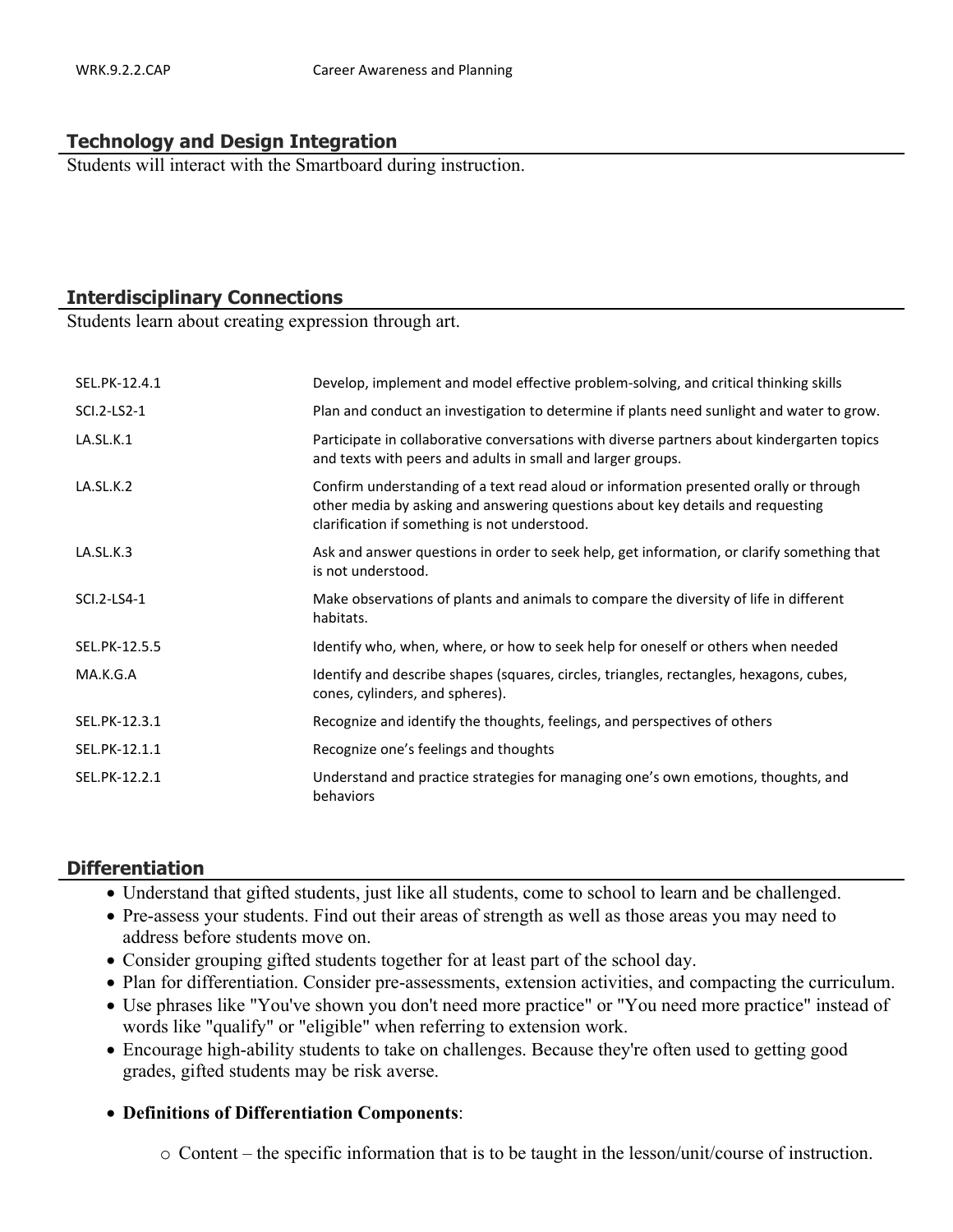- o Process how the student will acquire the content information.
- o Product how the student will demonstrate understanding of the content.
- o Learning Environment the environment where learning is taking place including physical location and/or student grouping

### **Differentiation occurring in this unit:**

Encourage risk taking in creating thier pictures as opportunities to stretch skills during production.

Support students with motor skills needed to manipulate art materials.

Actively assess to identify student interests, learning preferences and the ability to work independently.

For Gifted:

Encourage students to explore concepts in depth and encourage independent studies or investigations. Use thematic instruction to connect learning across the curriculum. Encourage creative expression and thinking by allowing students to choose how to approach a problem or assignment. Expand students' time for free reading. Invite students to explore different points of view on a topic of study and compare the two. Provide learning centers where students are in charge of their learning. Brainstorm with gifted children on what types of projects they would like to explore to extend what they're learning in the classroom. Determine where students' interests lie and capitalize on their inquisitiveness. Refrain from having them complete more work in the same manner. Employ differentiated curriculum to keep interest high. Avoid drill and practice activities. Ask students' higher level questions that require students to look into causes, experiences, and facts to draw a conclusion or make connections to other areas of learning. If possible, compact curriculum to allow gifted students to move more quickly through the material. Encourage students to make transformations- use a common task or item in a different way. From http://www.bsu.edu/web/lshasky/Forms/Interventions/Gifted.pdf

# **Modifications & Accommodations**

Follow all IEP and 504 accommodations as specified.

Refer to QSAC EXCEL SMALL SPED ACCOMMOCATIONS spreadsheet in this discipline.

**Modifications and Accommodations used in this unit:**

# **Benchmark Assessments**

DRA, Aimsweb for math and language arts.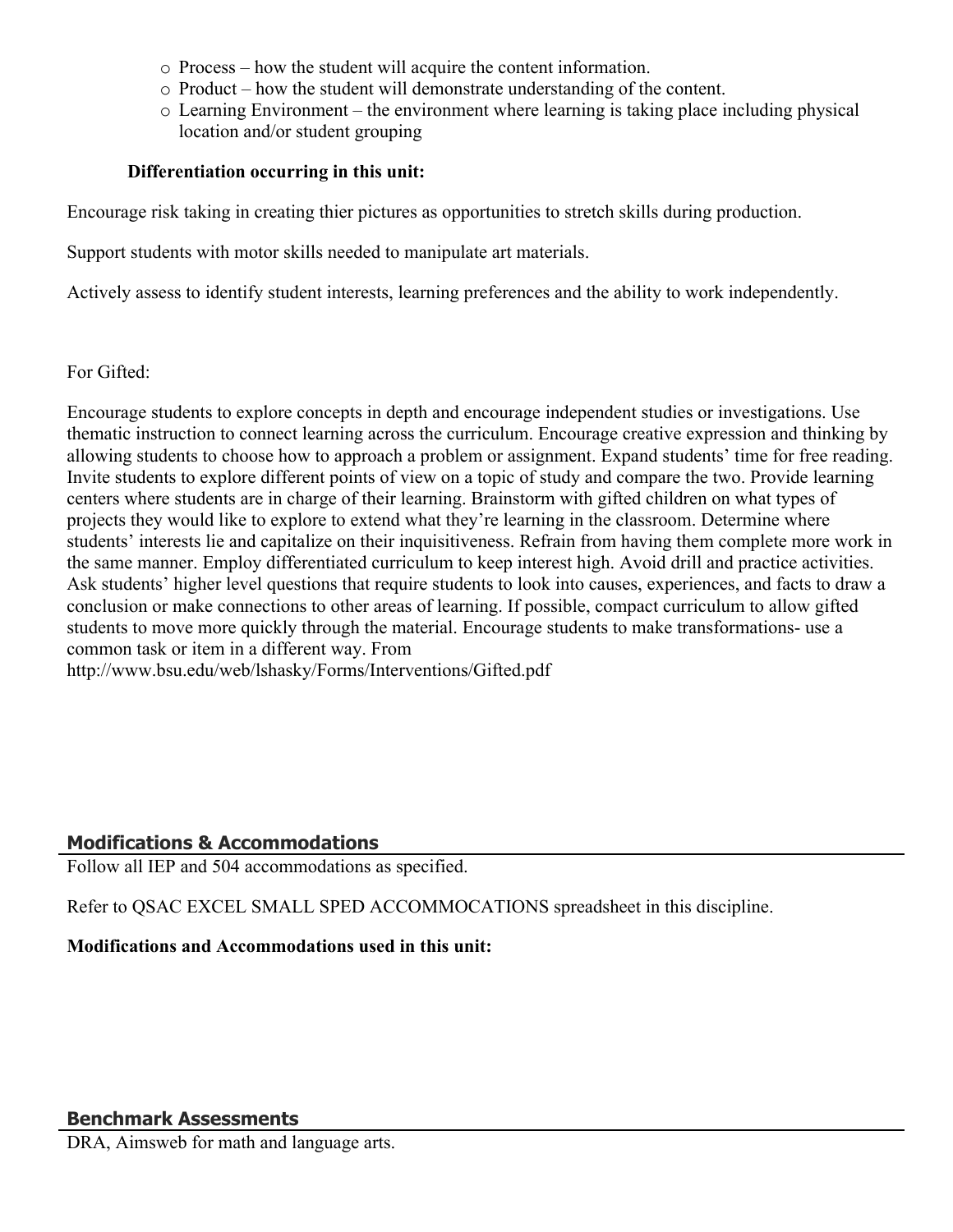# **Formative Assessments**

Assessment allows both instructor and student to monitor progress towards achieving learning objectives, and can be approached in a variety of ways. **Formative assessment** refers to tools that identify misconceptions, struggles, and learning gaps along the way and assess how to close those gaps. It includes effective tools for helping to shape learning, and can even bolster students' abilities to take ownership of their learning when they understand that the goal is to improve learning, not apply final marks (Trumbull and Lash, 2013). It can include students assessing themselves, peers, or even the instructor, through writing, quizzes, conversation, and more. In short, formative assessment occurs throughout a class or course, and seeks to improve student achievement of learning objectives through approaches that can support specific student needs (Theal and Franklin, 2010, p. 151).

#### **Formative Assessments used in this unit:**

**Discussions** 

Frequent conferencing with students throughout the process. Making adjustments to instruction as needed.

# **Summative Assessments**

**summative assessments** evaluate student learning, knowledge, proficiency, or success at the conclusion of an instructional period, like a unit, course, or program. Summative assessments are almost always formally graded and often heavily weighted (though they do not need to be). Summative assessment can be used to great effect in conjunction and alignment with formative assessment, and instructors can consider a variety of ways to combine these approaches.

#### **Summative assessments for this unit:**

Peers exchange and describe each other's work to the class

Teacher observation